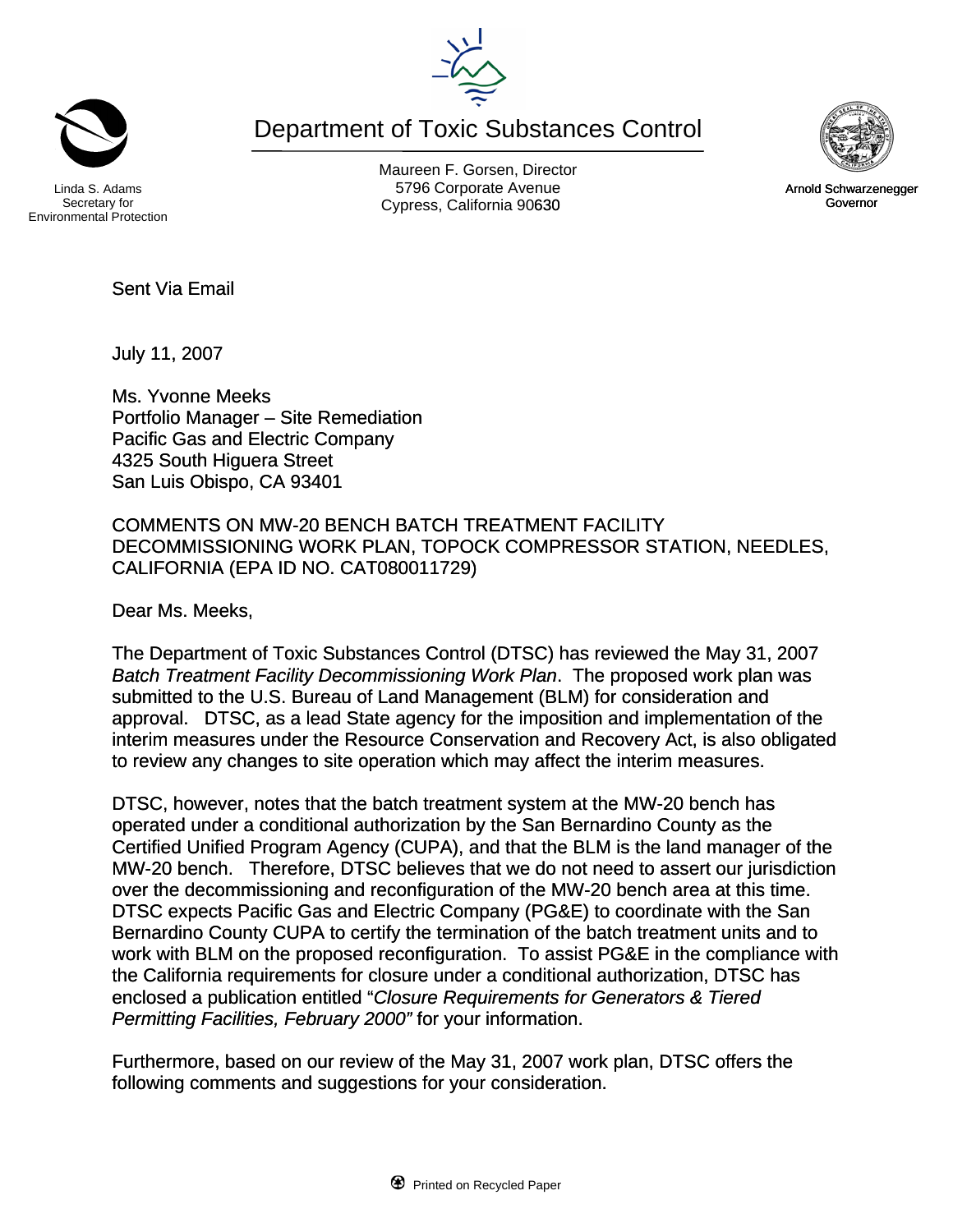Ms. Yvonne Meeks July 11, 2007 Page 2 of 4

Decommissioning Comments:

- 1. Section 2.2, Batch Treatment Facility Deconstruction. DTSC is unclear of the procedure to be followed during "inspection" of the base material at time of deconstruction. A visual inspection is generally inadequate to evaluate the cleanliness of the sand base material for use or re-use.
- 2. Section 2.3, Disposition and Disposal, last sentence. What is the standard to which PG&E will consider the soils as "contaminated?" DTSC requests that PG&E include the MW-20 bench and the Interim Measures 3 treatment plant in the overall site corrective action effort. This will allow a uniform clean-up standard to be chosen for the site.
- 3. Section 3.0, Confirmation Sampling and Analysis. Although PG&E is proposing to collect 5 confirmation soil samples, DTSC believe PG&E should clarify if the confirmations are in addition to any samples to be collected from the sand base material or from any suspected contamination areas (i.e. observed staining). DTSC is also unclear of the rationale for the suggested background concentration of 31 milligrams per kilogram for chromium, and that no other Chemicals of Potential Concerns are considered. DTSC is also concerned that this chosen "background" number may not be representative of site wide threshold levels and that ecological considerations were not factored into its development or review. DTSC believes that the final threshold value should be compared to the site wide remedial objectives under corrective action.

Reconfiguration Comments:

- 4. Section 4.2, Reconfiguration of IM No. 3 Support Facilities, last paragraph. PG&E concluded that a concrete-based spill containment system would solve all of the problems of durability and risk of brine waste releases beneath the containment unit. DTSC notes that there are no construction specifications provided with this work plan to affirm such a claim. DTSC experiences are that concrete systems are not impermeable. The rates of infiltration vary and are dependent on the type of concrete used and workmanship in construction. Although DTSC does not argue the advantages of a concrete based containment system over a temporary liner, DTSC does not want to encourage additional site improvement efforts on the interim measures facilities over a permanent resolution under a final remedy.
- 5. Section 4.2.1, Brine Storage and Loading Area. PG&E suggests that the MW-20 bench can be constructed to allow either a two vehicle loading station or an inspection area with a single vehicle loading station. DTSC considers the two proposals to be different due to piping and support equipment necessary (e.g. pump valves).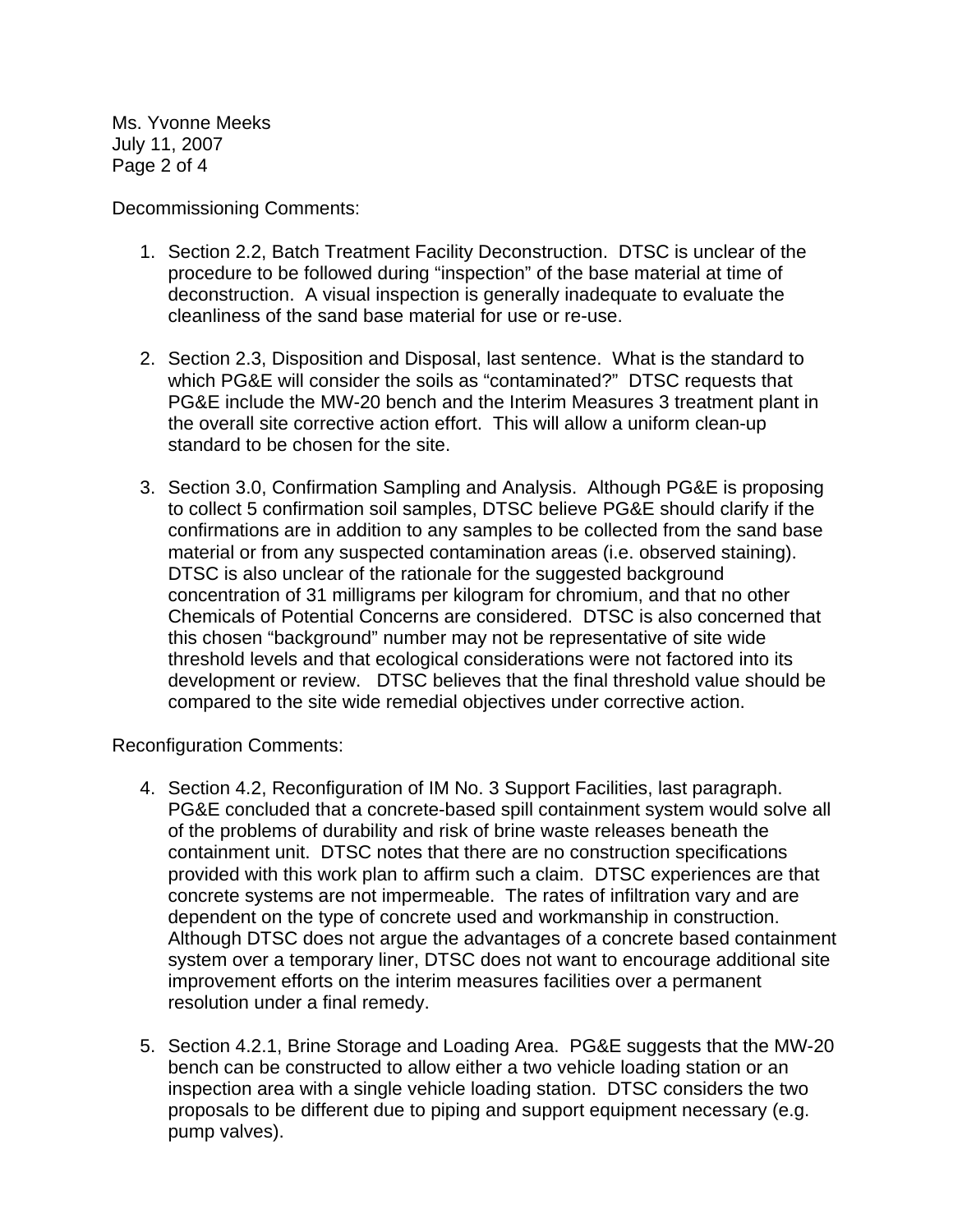Ms. Yvonne Meeks July 11, 2007 Page 3 of 4

- 6. Section 4.2.2, Other Waste Management Area. DTSC is unsure of the need to support "remediation program waste management requirements" as stated. Is PG&E anticipating an expansion of well installations field work that would necessitate the need for additional frac tank and phase separators beyond the current staging areas that are near the project site?
- 7. Figures 4-2. Based on this figure, DTSC observe that the proposed reconfiguration diagram suggests much of the transportation/ loading area to be outside the current fenced area. However, the simulation does not appear to correspond with the site diagram of Figure 4-2. If the proposed loading corridor is outside the current fence line, DTSC is concerned that the reconfigured support area will have a net effect of enlarging PG&E's impact on the MW-20 bench.
- 8. Section 6.2, Mitigation Measures. In recognizing the cultural, biological and tribal interest of the area, DTSC is concerned that the reconfiguration of the current MW-20 bench and the construction of a concrete pad will result in additional impact to the area. DTSC requests PG&E to re-evaluate the necessity of such a reconfiguration proposal.

DTSC appreciates the opportunity to review and comment on the decommissioning and reconfiguration work plan, and hopes that the above comments are helpful to you. If you have any questions regarding this letter, please contact me at (714) 484-5439.

Sincerely,

Aaron Yue Project Manager Geology, Permitting and Corrective Action Branch

**Enclosure** 

**aky:070701A** 

cc: Ms. Karen Baker, Chief, CEG, CHG Geology, Permitting and Corrective Action Branch Department of Toxic Substances Control 5796 Corporate Avenue Cypress, California 90630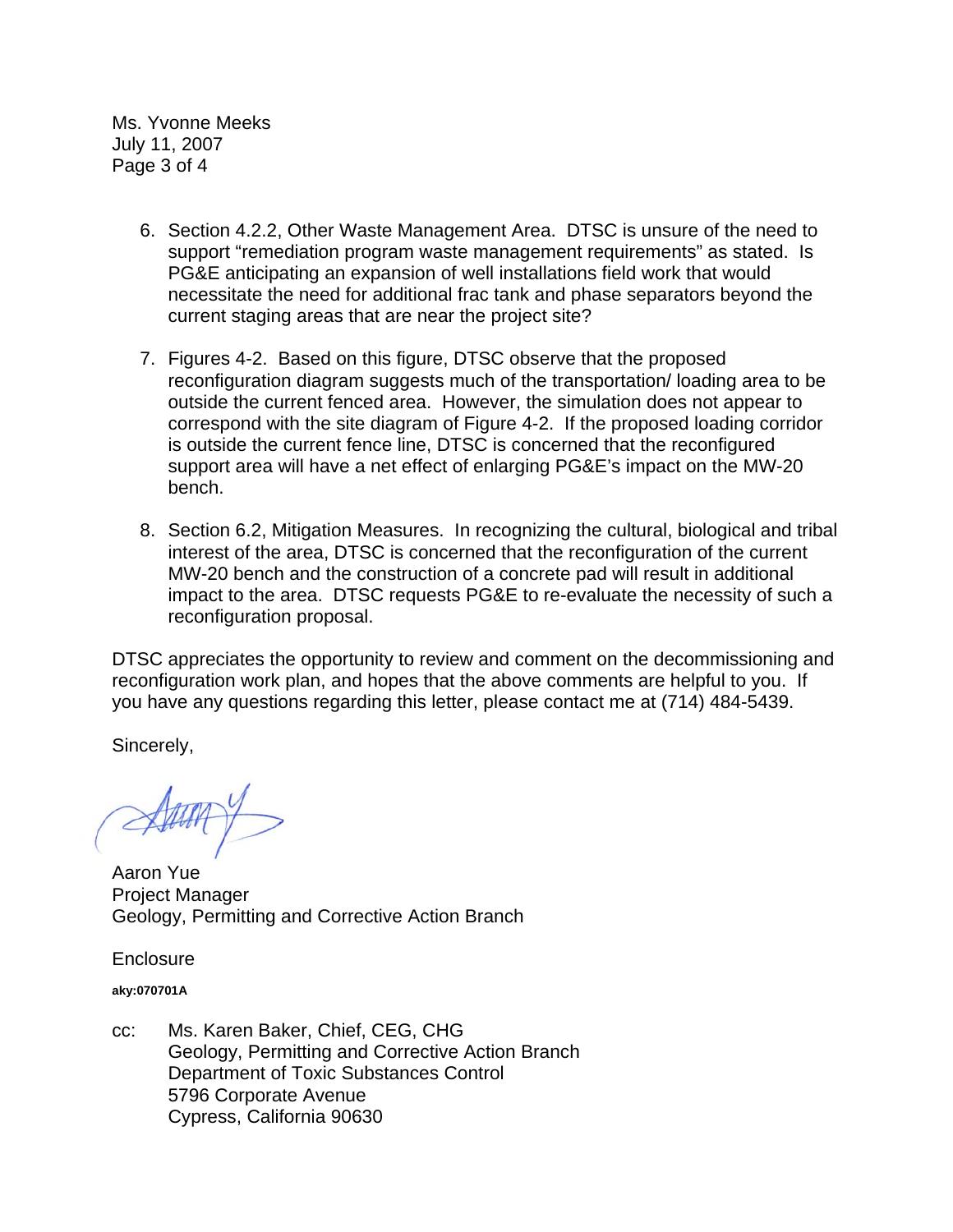Ms. Yvonne Meeks July 11, 2007 Page 4 of 4

cc: Ms. Cathy Wolff-White (via email) Program Manager Planning & Environmental Bureau of Land Management 2610 Sweetwater Avenue Lake Havasu City, Arizona 86406

> Ms. Kris Doebbler (via email) Project Management for Interior Bureau of Land Management BLM WO-360D, Building 50 Denver Federal Center Denver, Colorado 80225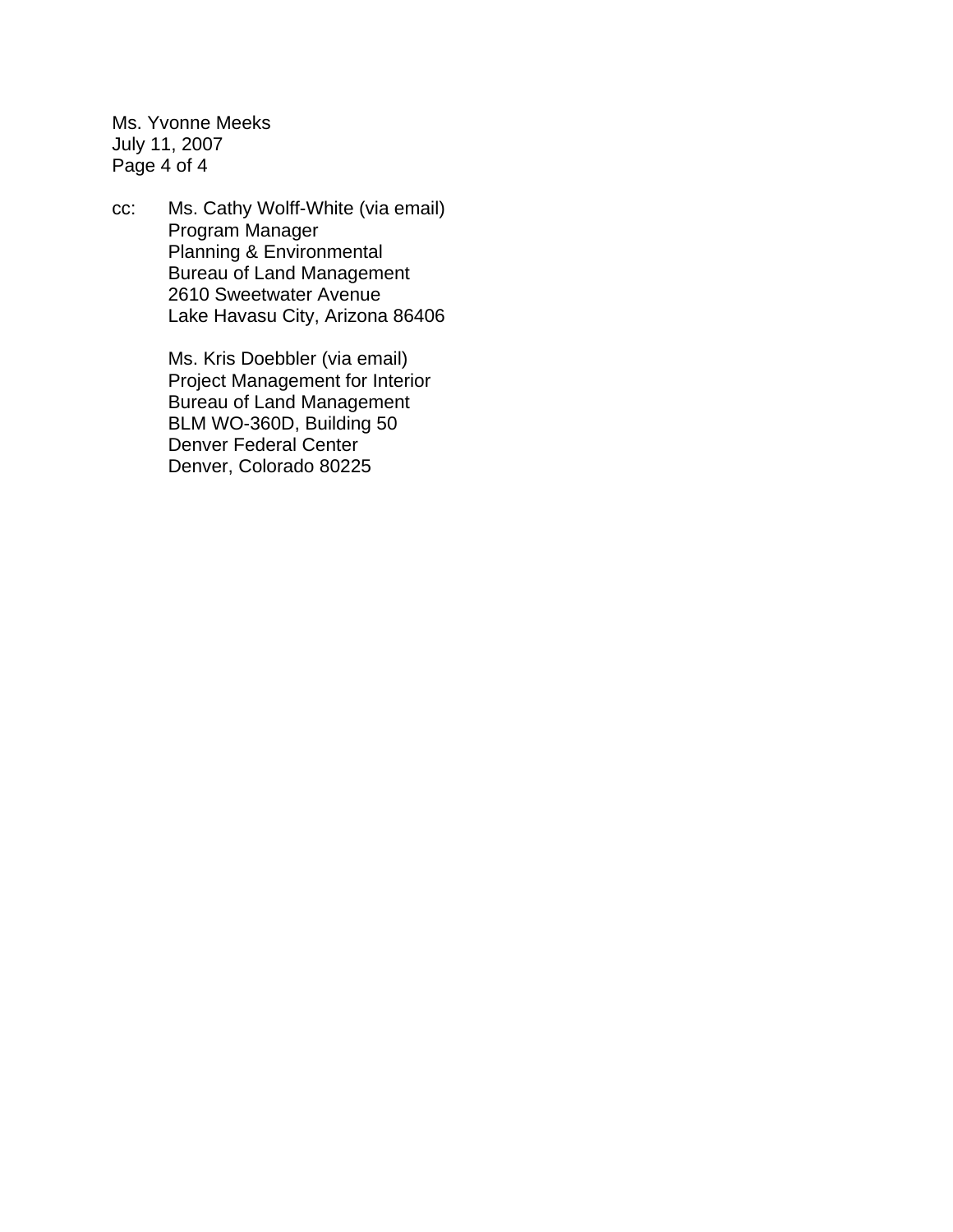## **DEPARTMENT OF TOXIC SUBSTANCES CONTROL**

**CLOSURE REQUIREMENTS**

 $\overline{\Xi}$ 

**FOR** 

**GENERATORS & TIERED PERMITTING FACILITIES**

FEBRUARY 2000

|                            | <b>HAZ. WASTE GENERATOR</b>                                                                                                                                                                                                                                                                                                                                                                                                       | <b>CONDITIONAL EXEMPTION</b>                                                                                                                                                                                                                                                                                                                                                                                                    | <b>CONDITIONAL AUTHORIZATION</b>                                                                                                                                                                                                                                                                                                                                                                                                                     | PERMIT BY RULE<br>(TTU/FTU)                                                                                                                                                                                                                                                                                                                                                                                                                           |
|----------------------------|-----------------------------------------------------------------------------------------------------------------------------------------------------------------------------------------------------------------------------------------------------------------------------------------------------------------------------------------------------------------------------------------------------------------------------------|---------------------------------------------------------------------------------------------------------------------------------------------------------------------------------------------------------------------------------------------------------------------------------------------------------------------------------------------------------------------------------------------------------------------------------|------------------------------------------------------------------------------------------------------------------------------------------------------------------------------------------------------------------------------------------------------------------------------------------------------------------------------------------------------------------------------------------------------------------------------------------------------|-------------------------------------------------------------------------------------------------------------------------------------------------------------------------------------------------------------------------------------------------------------------------------------------------------------------------------------------------------------------------------------------------------------------------------------------------------|
| Type of<br><b>Facility</b> | Onsite                                                                                                                                                                                                                                                                                                                                                                                                                            | Onsite                                                                                                                                                                                                                                                                                                                                                                                                                          | Onsite                                                                                                                                                                                                                                                                                                                                                                                                                                               | Onsite - TTU & FTU                                                                                                                                                                                                                                                                                                                                                                                                                                    |
| Closure<br>Requirements    | Title 22 CCR 66262.34(a)(1)<br>Specified requirements apply to 90<br>day generators with certain tanks,<br>containers, drip pads, and<br>containment buildings.<br>Title 22 CCR 66265.197<br>90 day accumulation tanks and                                                                                                                                                                                                        | <b>Generator Requirements Plus:</b><br>H&SC 25201.5(d)(8)(A)<br>Requires removal or decontamination of all haz. waste/<br>constituents resulting from unit closure.                                                                                                                                                                                                                                                             | <b>Generator Requirements Plus:</b><br>$H\&SC 25200.3(g)(1)$<br>Requires removal or decontamination of all<br>haz. waste/constituents resulting from unit<br>closure.                                                                                                                                                                                                                                                                                | Title 22 CCR 67450.3(b)(13)(A)-TTU<br>Title 22 CCR 67450.3(c)(11)(A)-FTU<br>Maintain compliance with the following<br>closure requirements: Section<br>66264.178, 66265.111(a) and<br>66265.111(b), 66265.114.                                                                                                                                                                                                                                        |
|                            | containers without secondary<br>containment are subject to full<br>closure requirements.<br>Title 22 CCR 66265.445(c)(1)(A)<br>Drip pads (w/o liners) from wood<br>treatment facilities are subject to                                                                                                                                                                                                                            | H&SC 25201.5(d)(9)<br>Requires compliance with all generator requirements including:<br>Title 22 66262.34 (see Hazardous Waste Generator<br>requirements).<br>H&SC 25201.5(e)(1)<br>Exempts tanks and containers ancillary equipment from                                                                                                                                                                                       | H&SC 25200.3(c)(4)(A)<br>Exempts tanks and containers ancillary                                                                                                                                                                                                                                                                                                                                                                                      | Title 22 CCR 67450.3(a)(11)(F)-TTU<br>Title 22 CCR 67450.3(c)(11)(B)-FTU<br>Applicable tank systems are subject to<br>additional closure requirements<br>pursuant to Title 22, CCR, Article 10,<br>Chapter 15.                                                                                                                                                                                                                                        |
|                            | full closure requirements.<br>Title 22 CCR 66265.1102<br>Containment building are subject<br>to full closure requirements.<br>Title 22 CCR 66265.111<br>Requires generator to close facility<br>in a manner that minimizes further<br>maintenance and is protective of<br>public health and environment.<br>Title 22 CCR 66265.114<br>Requires generator to properly<br>dispose of all contamination<br>generated during closure. | 66265.193 requirements, if specified conditions are met, unless<br>otherwise required by federal law.<br><b>Title 23 CCR 2672</b><br>Applies to the cleanup of contamination resulting from<br>underground tank closures.<br>Title 22 CCR 67383.1 to 67383.5<br>Requirements for the management of aboveground and<br>underground tanks that held haz. waste or haz. materials and are<br>themselves classified as haz. wastes. | equipment from 66265.193 requirements, if<br>specified conditions are met, unless<br>otherwise required by federal law.<br><b>Title 23 CCR 2672</b><br>Applies to the cleanup of contamination<br>resulting from underground tank closures.<br>Title 22 CCR 67383.1 to 67383.5<br>Requirements for the management of<br>aboveground and underground tanks that<br>held haz. waste or haz. materials and are<br>themselves classified as haz. wastes. | Title 22 CCR 66265.404<br>Applies to owners and operators $(O/O)$<br>of facilities which treat hazardous<br>wastes by chemical, physical, or<br>biological methods in other than tanks,<br>surface impoundments, and land<br>treatment facilities. Requires that all<br>hazardous waste and hazardous waste<br>residues be removed from treatment<br>processes or equipment, discharge<br>control equipment, and discharge<br>confinement structures. |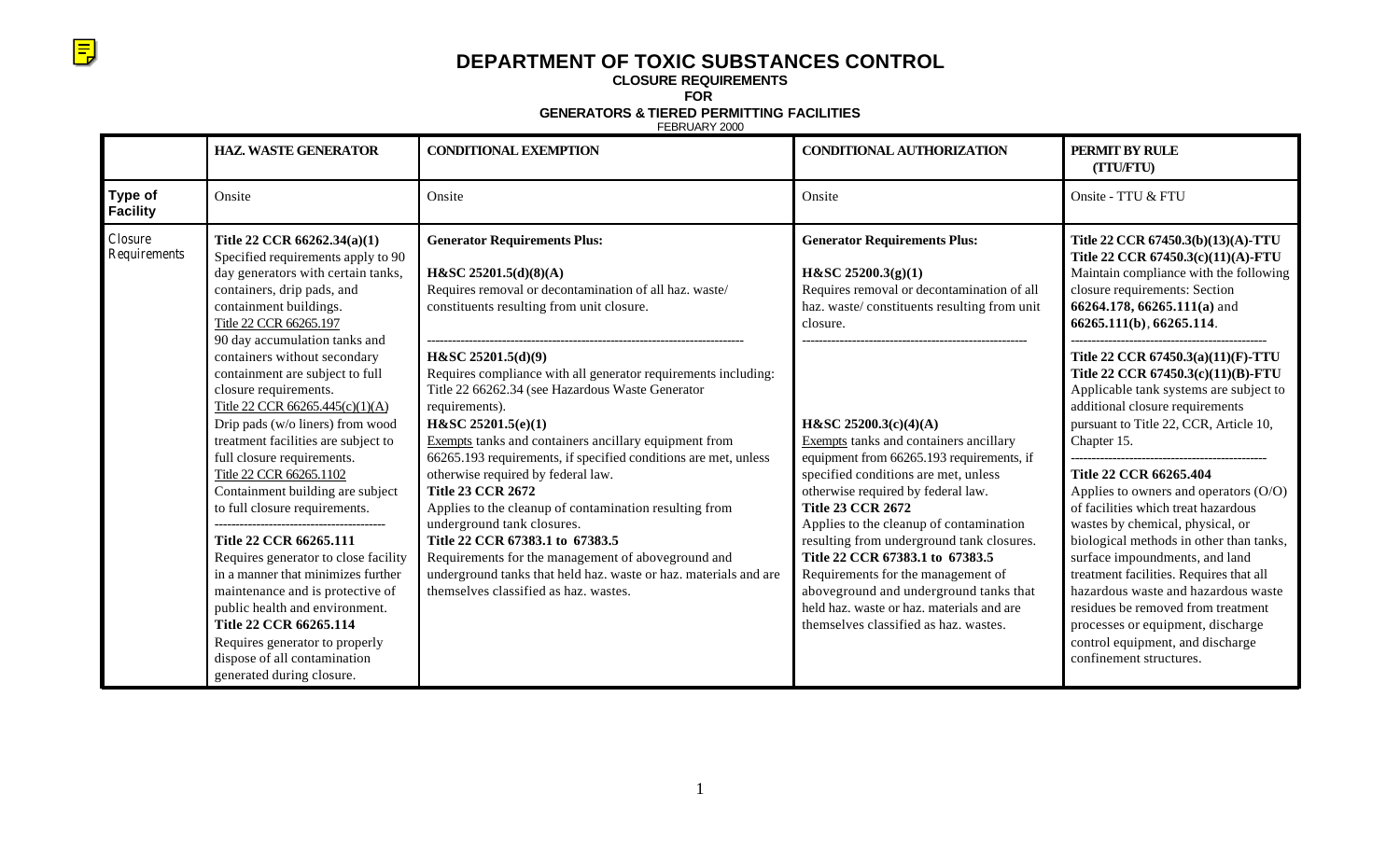|                                                       | <b>HAZ. WASTE GENERATOR</b>                                                                                                                                                                                                                                                                                                                                                                                                                                                                                   | <b>CONDITIONAL EXEMPTION</b>                                                                                                                                                                                                                                                                                                                                                       | <b>CONDITIONAL AUTHORIZATION</b>                                                                                                                                                                                                                                                                                                                                                                                          | PERMIT BY RULE<br>(TTU/FTU)                                                                                                                                                                                                                                                                                                                                                                                                                                                                                                                                                                              |
|-------------------------------------------------------|---------------------------------------------------------------------------------------------------------------------------------------------------------------------------------------------------------------------------------------------------------------------------------------------------------------------------------------------------------------------------------------------------------------------------------------------------------------------------------------------------------------|------------------------------------------------------------------------------------------------------------------------------------------------------------------------------------------------------------------------------------------------------------------------------------------------------------------------------------------------------------------------------------|---------------------------------------------------------------------------------------------------------------------------------------------------------------------------------------------------------------------------------------------------------------------------------------------------------------------------------------------------------------------------------------------------------------------------|----------------------------------------------------------------------------------------------------------------------------------------------------------------------------------------------------------------------------------------------------------------------------------------------------------------------------------------------------------------------------------------------------------------------------------------------------------------------------------------------------------------------------------------------------------------------------------------------------------|
| Closure Plan                                          | No written closure plan is required<br>unless one or more of the<br>following specified 90 day<br>generator requirements applies:<br>Title 22 CCR 66265.197(a)<br>90 day accumulation tanks and<br>containers without secondary<br>containment are subject to closure<br>plan requirements specified in<br>Article 7 of Chapter 15.<br>Title 22 CCR 66265.445(c)(1)(A)<br>Drip pads (w/o liners) from wood<br>treatment facilities are subject to<br>closure plan requirements.<br>Title 22 CCR 66265.1102(a) | No written closure plan required unless a specified 90 day<br>generator requirement applies.                                                                                                                                                                                                                                                                                       | No written closure plan required unless a<br>specified 90 day generator requirement<br>applies.                                                                                                                                                                                                                                                                                                                           | Title 22 CCR 67450.3(a)(13)(B)-TTU<br>Title 22 CCR 67450.3(c)(11)(B)-FTU<br>Closure plan requirements. The plan<br>must be kept onsite and does not have<br>to be approved by CUPA or DTSC.<br>-----------------------------------<br>Title 22 CCR 67450.3(a)(13)(C)-TTU<br>Title 22 CCR 67450.3(c)(11)(C)-FTU<br>TTU - O/O shall amend the closure plan<br>at any time during the active life of the<br>$TTU(s)$ when changes in operating<br>plans or TTU design affect the closure<br>plan, or whenever there is a change in<br>the expected year of closure.<br>FTU - Amendments to the closure plan |
|                                                       | Containment building are subject<br>to closure plan requirements.                                                                                                                                                                                                                                                                                                                                                                                                                                             |                                                                                                                                                                                                                                                                                                                                                                                    |                                                                                                                                                                                                                                                                                                                                                                                                                           | must comply with Section 66265.112(c).                                                                                                                                                                                                                                                                                                                                                                                                                                                                                                                                                                   |
| <b>Closure Time</b><br>Requirements<br>& Notification | Notification of closure may be<br>required by some local ordinances.                                                                                                                                                                                                                                                                                                                                                                                                                                          | Same as generator requirements plus:<br>H&SC 25201.5(d)(8)(A)<br>Upon terminating operations, the generator shall initiate closure<br>activities by removing all waste residues.<br>H&SC 25201.5(d)(8)(B)<br>Requires generator to provide written notification to DTSC and<br>the CUPA or the authorized unified program agency upon the<br>completion of all closure activities. | Same as generator requirements plus:<br>H&SC 25200.3(g)(l)<br>Upon terminating operations, the generator<br>shall initiate closure activities by removing<br>all waste residues.<br>-----------------------------------<br>H&SC 25200.3(g)(2)<br>Requires generator to provide written<br>notification to DTSC and the CUPA or the<br>authorized unified program agency upon the<br>completion of all closure activities. | Title 22 CCR 67450.3(a)(13)(D)-TTU<br>Title 22 CCR 67450.3(c)(11)(D)-FTU<br>O/O shall treat, remove or dispose of all<br>hazardous waste within 90 days after<br>final volume is treated.<br>Title 22 CCR 67450.3(a)(13)(E)-TTU<br>Title 22 CCR 67450.3(c)(11)(E)-FTU<br>Closure shall be completed within 180<br>days after treating final volume of<br>hazardous waste.<br>Title 22 CCR 67450.3(a)(13)(F)-TTU<br>Title 22 CCR 67450.3(c)(11)(F)-FTU<br>O/O shall notify CUPA (and DTSC for                                                                                                             |
|                                                       |                                                                                                                                                                                                                                                                                                                                                                                                                                                                                                               |                                                                                                                                                                                                                                                                                                                                                                                    |                                                                                                                                                                                                                                                                                                                                                                                                                           | TTUs) or authorized UP agency 15<br>days prior to completion of closure.                                                                                                                                                                                                                                                                                                                                                                                                                                                                                                                                 |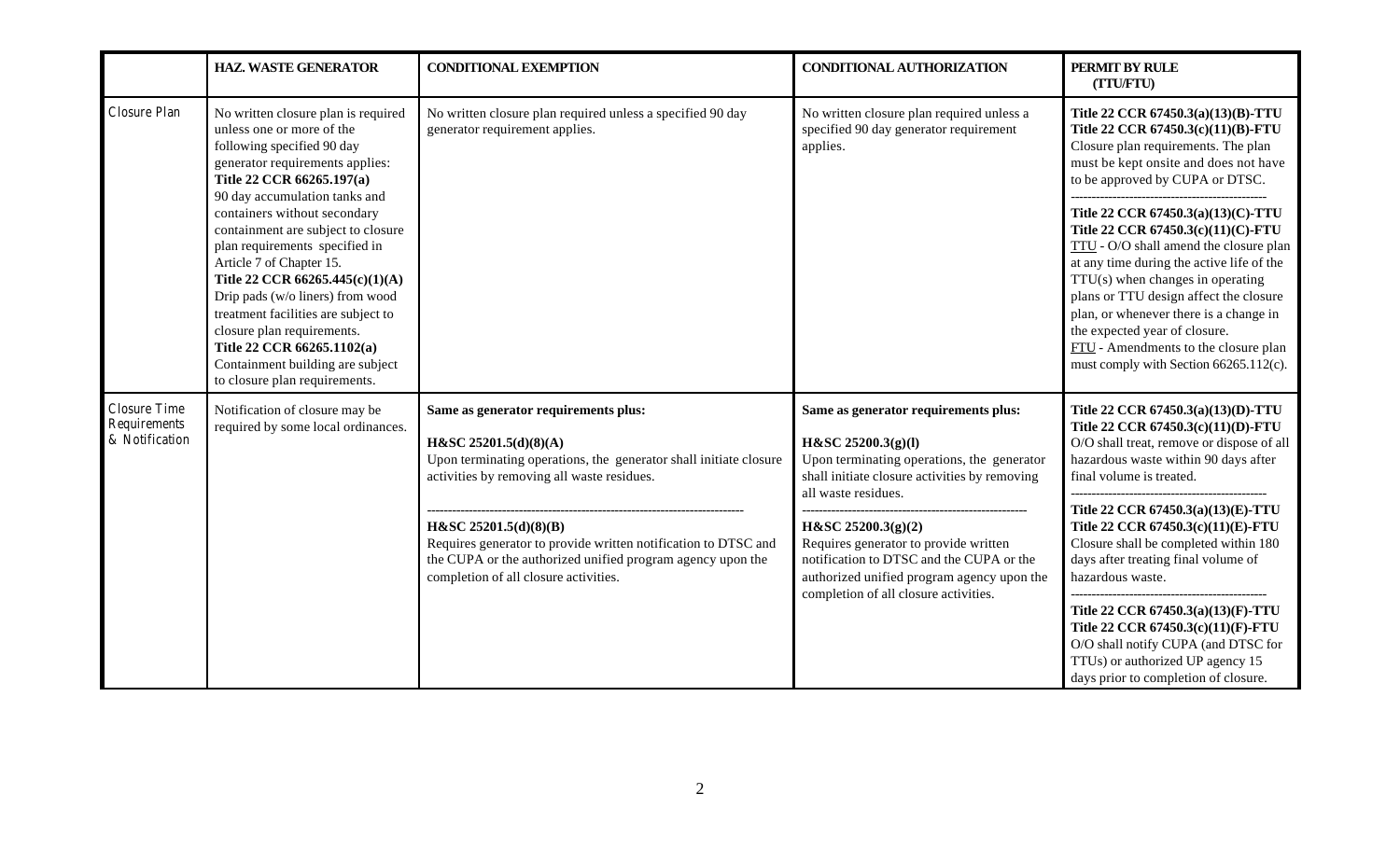|                             | <b>HAZ. WASTE GENERATOR</b>                                                                                                                                                                                                                                                                                                                                                                                                                                                                                                                                                                                                                                                                                                                                                                           | <b>CONDITIONAL EXEMPTION</b>                                                                                   | <b>CONDITIONAL AUTHORIZATION</b>                                                                                                                                                                                                                                                                                                                                                                                                                                                                                                                                                                                                                                                                       | PERMIT BY RULE<br>(TTU/FTU)                                                                                                                                                                                                                                                                                                                                                                                                                                                                                                                                                                                                                                                                                                                                                                                                                                                                              |
|-----------------------------|-------------------------------------------------------------------------------------------------------------------------------------------------------------------------------------------------------------------------------------------------------------------------------------------------------------------------------------------------------------------------------------------------------------------------------------------------------------------------------------------------------------------------------------------------------------------------------------------------------------------------------------------------------------------------------------------------------------------------------------------------------------------------------------------------------|----------------------------------------------------------------------------------------------------------------|--------------------------------------------------------------------------------------------------------------------------------------------------------------------------------------------------------------------------------------------------------------------------------------------------------------------------------------------------------------------------------------------------------------------------------------------------------------------------------------------------------------------------------------------------------------------------------------------------------------------------------------------------------------------------------------------------------|----------------------------------------------------------------------------------------------------------------------------------------------------------------------------------------------------------------------------------------------------------------------------------------------------------------------------------------------------------------------------------------------------------------------------------------------------------------------------------------------------------------------------------------------------------------------------------------------------------------------------------------------------------------------------------------------------------------------------------------------------------------------------------------------------------------------------------------------------------------------------------------------------------|
| Certification               | Certification of closure may be<br>required by some local ordinances.                                                                                                                                                                                                                                                                                                                                                                                                                                                                                                                                                                                                                                                                                                                                 | H&SC 25201.5(d)(8)(B) Requires generator to submit<br>certification when all treatment activities have ceased. | $H\&SC 25200.3(g)(2)$<br>Requires generator to submit notification to<br>DTSC and CUPA (or authorized officer or<br>agency if no CUPA) when all treatment<br>activities have ceased.                                                                                                                                                                                                                                                                                                                                                                                                                                                                                                                   | Title 22 CCR 67450.3(a)(13)(G)-TTU<br>Title 22 CCR 67450.3(c)(11)(G)-FTU<br>Requires submittal of a certification<br>signed by the O/O and a CA registered<br>professional engineer stating closure<br>completed in accordance with the<br>closure plan.                                                                                                                                                                                                                                                                                                                                                                                                                                                                                                                                                                                                                                                 |
| Financial<br>Responsibility | Not required unless one or more of<br>the following specified 90 day<br>generator requirements apply to<br>certain tanks/containers, drip pads,<br>and containment buildings:<br>Title 22 CCR 66262.34(a)(1)<br>Financial responsibility<br>requirements apply to generators<br>for applicable tanks, containers<br>and drip pads, and containment<br>buildings.<br>Title 22 CCR 66265.197(a)<br>90 day accumulation tanks without<br>secondary containment are subject<br>to financial responsibility<br>requirements.<br>Title 22 CCR 66265.445(c)(1)(A)<br>Drip pads (w/o liners) from wood<br>treatment facilities are subject to<br>financial responsibility<br>requirements.<br>Title 22 CCR 66265.1102(a)<br>Containment buildings are subject<br>to financial responsibility<br>requirements. | Not required unless a specified generator requirement applies.                                                 | H&SC 25245.4(b)(1)(B)<br>Generator must obtain financial assurance for<br>closure on and after 10/1/96.<br>Title 22 CCR 67450.13(a)(5)<br>Generator must obtain financial assurance for<br>closure on or after 10/1/96.<br>Title 22 CCR 67450.13(a)(1)<br>Generator must prepare written cost estimate<br>for the closure of each unit. Section<br>$67450.13(a)(2)$ requires closure cost<br>estimate to be adjusted for inflation by<br>March 1 of each year.<br>Title 22 CCR 67450.13(d)<br>Facilities with closure cost estimates below<br>\$10,000 are allowed to self-certify in<br>accordance with section 66270.11 that they<br>have sufficient resources to meet closure<br>cost requirements. | H&SC 25245.4(a)(1)(B)-TTU&FTU<br>O/O must obtain financial assurance for<br>closure on and after 10/1/96.<br>Title 22 CCR 67450.13(a)(5)<br>O/O must obtain financial assurance for<br>closure on or after 10/1/96.<br>Title 22 CCR 67450.13(a)(1)<br>O/O must prepare written cost estimate<br>for the closure of each unit. Section<br>$67450.13(a)(2)$ requires closure cost<br>estimate to be adjusted for inflation by<br>March 1 of each year.<br>H&SC 25245.4(a)(1)(B)-TTU&FTU<br>O/O must obtain financial assurance for<br>closure unless exempt.<br>Title 22 CCR 67450.13(e)-TTU&FTU<br>O/O is exempt from financial assurance<br>requirements if facility operated no<br>more than 30 days in any calendar year.<br>FTU exemption self-certification form<br>must be submitted to CUPA or DTSC in<br>non-CUPA jurisdiction. TTU exemption<br>self-certification must be submitted to<br>DTSC. |
| Wastestreams                | <b>RCRA</b> and Non-RCRA waste                                                                                                                                                                                                                                                                                                                                                                                                                                                                                                                                                                                                                                                                                                                                                                        | Primarily non-RCRA waste and certain RCRA wastes pursuant<br>to H&SC 25201.5(a) and (c)                        | Primarily non-RCRA wastes and certain<br>RCRA wastes pursuant to <b>H&amp;SC 25200.3(a)</b>                                                                                                                                                                                                                                                                                                                                                                                                                                                                                                                                                                                                            | Both non-RCRA wastes and certain<br>RCRA wastes pursuant to 67450.11-<br><b>TTU&amp;FTU</b>                                                                                                                                                                                                                                                                                                                                                                                                                                                                                                                                                                                                                                                                                                                                                                                                              |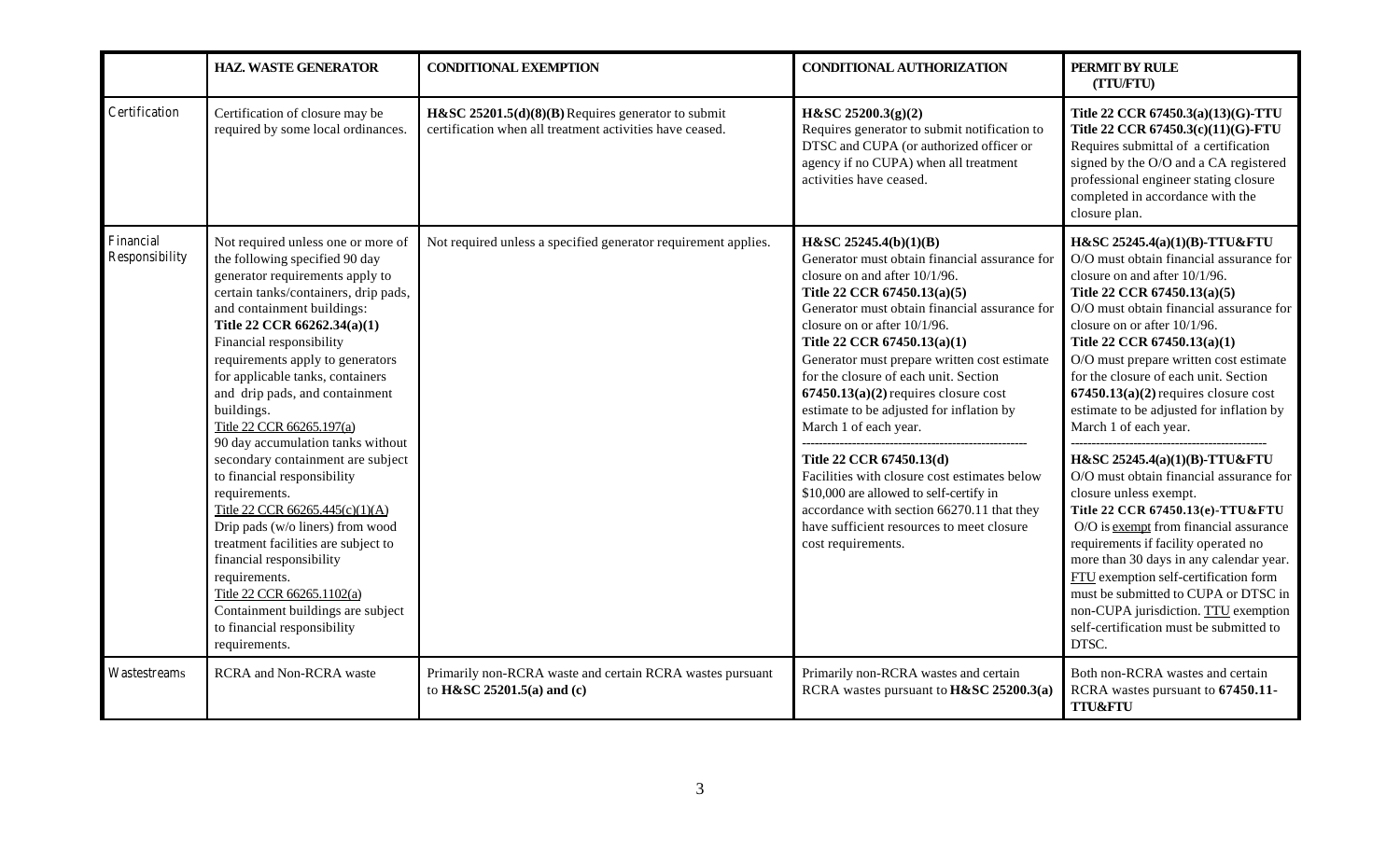|                                                              | <b>HAZ. WASTE GENERATOR</b>                                                                                                                                                                                                                                                                             | <b>CONDITIONAL EXEMPTION</b>                                                                                                                                                                                                                                                                                                                                                                                                                                                                                                      | <b>CONDITIONAL AUTHORIZATION</b>                                                                                                                                                                                                                                                                                                                                                                                                                                                                                                                                                                                                                            | PERMIT BY RULE<br>(TTU/FTU)                                                                                                                                                                                                                                                                                                                                                                                                                                                                                                                                           |
|--------------------------------------------------------------|---------------------------------------------------------------------------------------------------------------------------------------------------------------------------------------------------------------------------------------------------------------------------------------------------------|-----------------------------------------------------------------------------------------------------------------------------------------------------------------------------------------------------------------------------------------------------------------------------------------------------------------------------------------------------------------------------------------------------------------------------------------------------------------------------------------------------------------------------------|-------------------------------------------------------------------------------------------------------------------------------------------------------------------------------------------------------------------------------------------------------------------------------------------------------------------------------------------------------------------------------------------------------------------------------------------------------------------------------------------------------------------------------------------------------------------------------------------------------------------------------------------------------------|-----------------------------------------------------------------------------------------------------------------------------------------------------------------------------------------------------------------------------------------------------------------------------------------------------------------------------------------------------------------------------------------------------------------------------------------------------------------------------------------------------------------------------------------------------------------------|
| <b>Relative Risk</b><br>to Public<br>Health &<br>Environment | Low                                                                                                                                                                                                                                                                                                     | Low                                                                                                                                                                                                                                                                                                                                                                                                                                                                                                                               | Low                                                                                                                                                                                                                                                                                                                                                                                                                                                                                                                                                                                                                                                         | Medium                                                                                                                                                                                                                                                                                                                                                                                                                                                                                                                                                                |
| Corrective<br>Action &<br>Phase I                            | $H&SC 25189.2(c)$ Prohibits the<br>on-site disposal of hazardous<br>waste at an unauthorized point by<br>a generator.<br>H&SC 25187 Allows DTSC to<br>issue an order specifying a<br>schedule for compliance or<br>correction for any release of haz.<br>waste or constituents into the<br>environment. | H&SC 25189.2(c) Prohibits the on-site disposal of hazardous<br>waste at an unauthorized point by a generator.<br>H&SC 25201.5( $d$ )(8)(A) Requires generator to remove or<br>decontaminate all waste residues associated with the closure of<br>a unit including soils, and structures or equipment contaminated<br>with hazardous waste from the unit.<br>H&SC 25187 Allows DTSC to issue an order specifying a<br>schedule for compliance or correction for any release of haz.<br>waste or constituents into the environment. | $H&SC 25189.2(c)$ Prohibits the on-site<br>disposal of hazardous waste at an<br>unauthorized point by a generator.<br>H&SC 25200.3(c)(3)<br>Generator shall comply with Phase I<br>environmental assessment procedures per<br>H&SC 25200.14. Requires removal or<br>decontamination of all haz.<br>waste/constituents resulting from unit<br>closure. If contamination is found, generator<br>is responsible for expeditious cleanup.<br>H&SC 25187 Allows DTSC to issue an<br>order specifying a schedule for compliance<br>or correction for any release of haz. waste or<br>constituents into the environment.<br>H&SC 25404.1(a)(3)(A) Allows only DTSC | H&SC 25200.10(b)-TTU&FTU<br>Requires corrective action for all haz.<br>waste/constituent releases.<br>Title 22 CCR 67450.7-TTU&FTU<br>Requires O/O to establish a corrective<br>action program consisting of a Phase I<br>environmental assessment and<br>remediation if a release haz, waste or<br>constituents has occurred.<br><b>H&amp;SC 25187-TTU&amp;FTU</b><br>Allows DTSC to issue an order<br>specifying a schedule for compliance or<br>correction for any release of haz. waste<br>or constituents into the environ.<br>H&SC 25404.1(a)(3)(A) Allows only |
|                                                              | Phase I not required.                                                                                                                                                                                                                                                                                   | Phase I not required.                                                                                                                                                                                                                                                                                                                                                                                                                                                                                                             | to implement and enforce the requirements of<br>Sections 25200.3(c)(3) and 25200.14.<br>$H\&SC 25200.14(b)(1)$<br>Requires a Phase I environmental<br>assessment for all CA facilities.                                                                                                                                                                                                                                                                                                                                                                                                                                                                     | DTSC to implement and enforce the<br>requirements of Sections 25200.10 and<br>25200.14.<br>H&SC 25200.14(b)(1)-TTU&FTU<br>Requires a Phase I environmental<br>assessment for all PBR facilities.                                                                                                                                                                                                                                                                                                                                                                      |